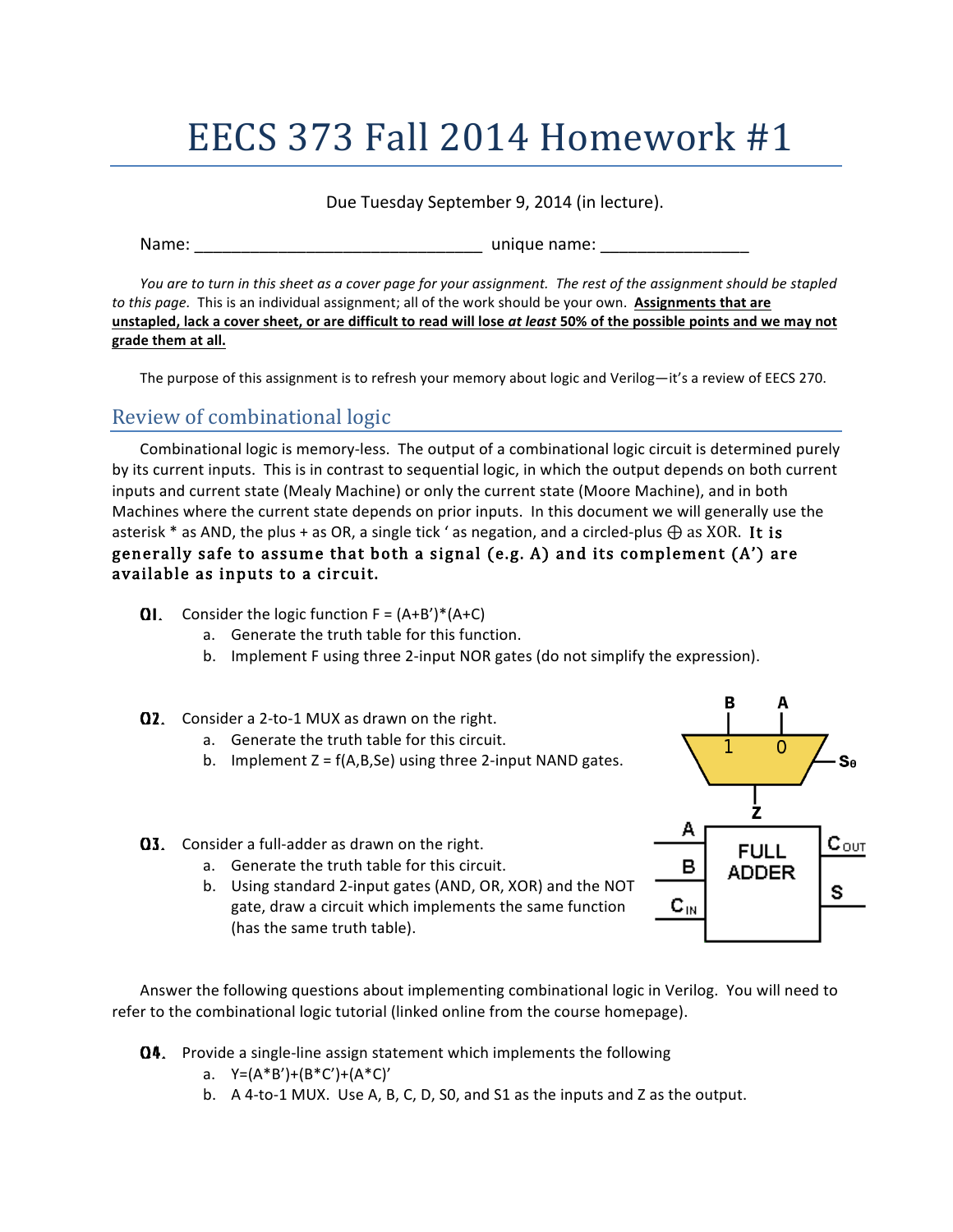- $\Omega$ 5. Using the adder in the tutorial as a template, implement
	- a. A module implementing a 4-to-1 MUX called MUX41 which takes six bits of input  $(A,B,C,D,SO,S1)$  and generates one output  $(Z)$ .
	- b. A module implementing an 8-to-1 MUX called MUX81 which takes 11 bits of input  $(A[7:0], S[2:0])$  and generates one output  $(Z)$ . It should do all its work by instantiating the  $4$ -to-1 MUX of part (a) as needed.

In addition to assign statements, combinational logic can be implemented in an " $a1$ ways  $e^*$ " block.

**Q6.** Redo problem Q4.a using an always  $\omega^*$  block rather than an assign statement.

### Review of Sequential logic

Sequential logic is built around storage elements. There are a number of different types of storage elements (D, T, and JK flip-flops, for example), but digital designers tend to use only one: the D flip-flop or DFF. A DFF has two inputs—"D" and "clock"—and one output—" $Q$ ". The value of D is copied to Q on a rising edge of the clock (when clock transitions from 0 to 1). Furthermore, the value of D cannot change

too soon before or too soon after the rising edge of the clock. Finally it is common to have the value "Q" and its inverse (Q') as outputs. A DFF is typically drawn as shown on the right (the triangle is the clock input). Nearly every storage unit you will encounter is built out of D flip-flops.

**Q7.** *Neatly* complete the following timing diagram for a D flip-flop. Indicate that the value is unknown before the first rising edge in any way you see fit.



It is commonly the case that we wish to store larger values than just a single bit. In such cases, we generally use flip-flops in parallel and call them registers. The following diagram shows a typical 4-bit register (though it uses a slightly different symbol for a D flip-flop; CP means clock-positive).

A counter is a device that that counts how many times a certain event has occurred. See http://en.wikipedia.org/wiki/Counter.

Q8. Using D flip-flops, and AND, OR and NOT gates, as building blocks, draw a 2-bit modulo counter. That is, on each rising edge the counter's output value is incremented by 1, but where 3 wraps around to 0, so it is a modulo-4 counter (the counting sequence is:  $0\rightarrow 1\rightarrow 2\rightarrow 3\rightarrow$  repeat). You do not need to worry about reset.



Ο

Ο

**4-bit register, from http://cpuville.com/register.htm**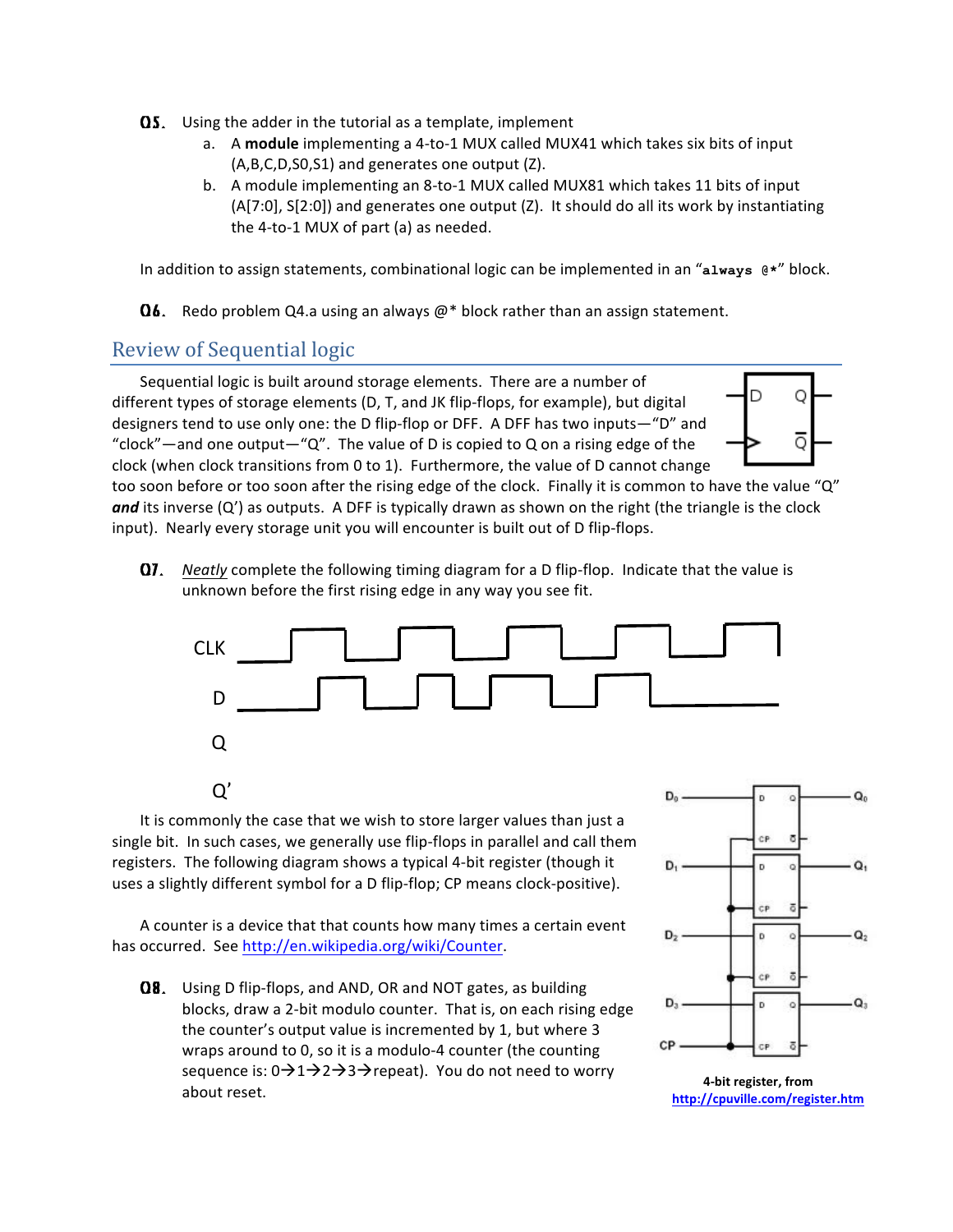Refer to the Verilog sequential logic overview linked from the course homepage for these questions.

- Q9. Draw the state transition diagram which is implemented by the code on the next page. Your diagram should resemble figure 2a from the tutorial. You need not include reset.
- Q10. Define the term "setup time" and the term "hold time" with respect to a D flip-flop. Your answer should include a (simple) timing diagram which illustrates your point.